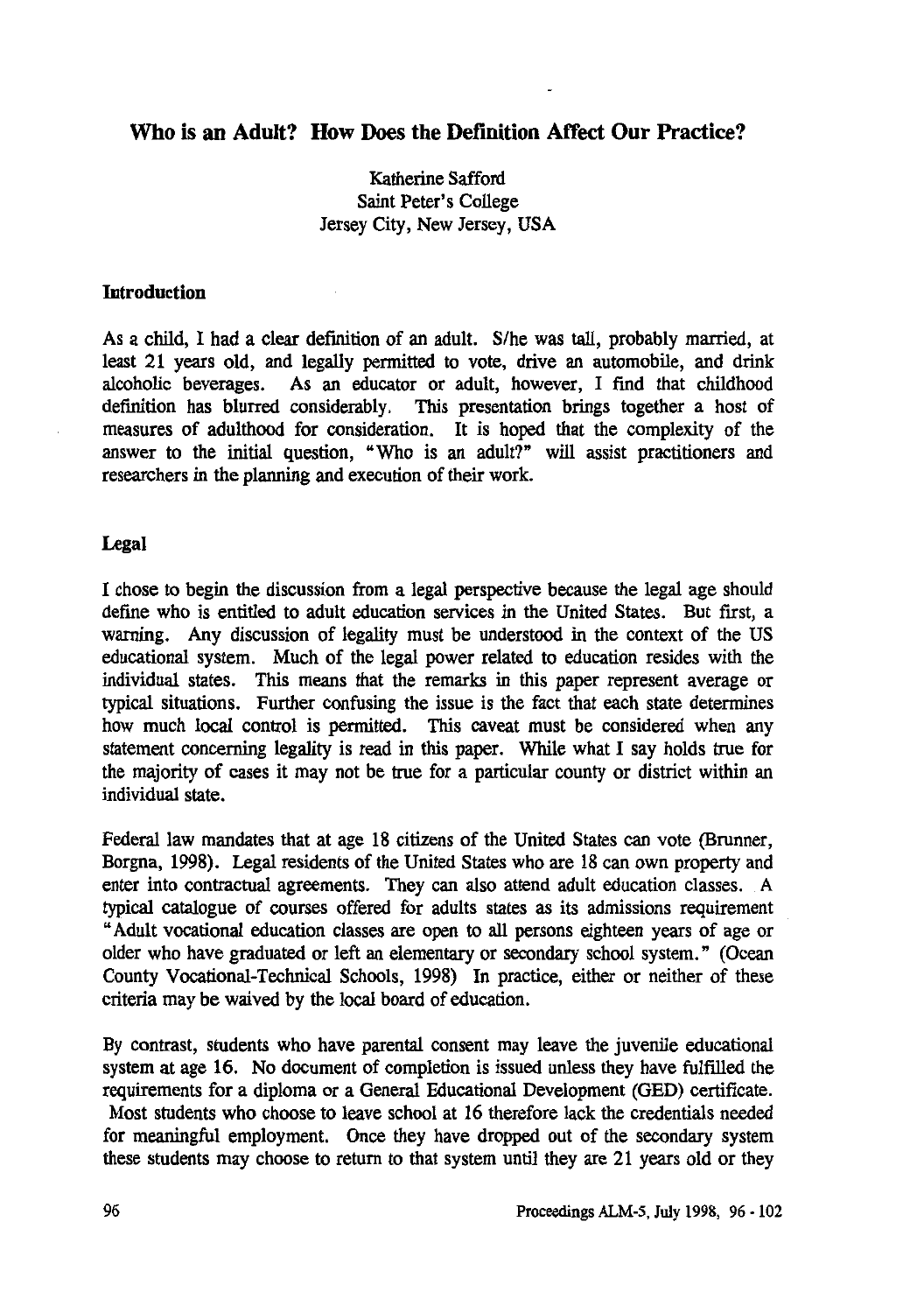may apply to the local board of education for admission to the adult high school despite their youth.

Thus, students as young as 16 could participate in adult education activities.

Age 16 shows up in several other legal measures of adulthood in the United States. In 23 states, individuals who are 16 can hold a regular driver's license. States which permit driving prior to age 16 generally do so with restrictions such as driving during daylight hours or a requirement that a regularly licensed driver be in the vehicle. Many states, New Jersey included, restrict licensing until 17 or even 18. Sixteen, however, is the most common driving age across states (World Almanac Books, 1998). Marriage, it could be argued, should be a measure of adulthood. Most states permit 16 year olds to marry with parental consent (World Almanac Books, 1998). Child labor laws distinguish between those who are 16 and younger workers. Sixteen year old workers are protected from work deemed dangerous such as the operation of power equipment or the driving of a motor vehicle (Department of Health and Human Services, undated). The sixteen year old, then, is permitted to leave school, marry with parental consent, but is restricted from many of the more lucrative areas of employment until s/he reaches the age of 18.

Fourteen is the one final age which shows up in legal discussion. It is the age at which children may work outside of a family business or farm(Department of Health and Human Services, undated). It is also the age at which most states permit adult prosecution for criminal acts (Landers, 1998). A defendant is usually judged to be a juvenile until 18. However, the prosecution can request an adult indictment for children as young as 14. Sadly, this has become a major legal issue in the United States because of recent tragedies involving murders allegedly perpetrated by minors. The definition of the juvenile justice system is under examination and the answer to the question "Who is an adult?" from the point of view of criminal intent and responsibility may change.

#### **Social/Cultural**

Cultures and societies have traditional benchmarks which delineate the child from the adult in that society. Upon review, these measures conform more to the low-end age of 14 than to the legal majority age of 18 discussed in the previous section. The major religions of the West and Near East align with the early age. Both Judaism and Islam set the age of majority at 13 for boys and 12 for girls (Sachs, 1998). Confirmation in the Roman Catholic Church, although not defined as a rite of passage, tends to be administered at puberty(O.Malley, 1995). Local dioceses establish their own guidelines but, for children born into and raised in the faith, the minimum age is twelve or the "age of discernment" (Liberia Editrice Vaticana, 1994). In the United States, common practice is to confirm when the children are in eighth grade, that is, when they are thirteen or fourteen years old.

Secular cultures also recognize special ages. Latin Americans celebrate a Quinceanera when a female reaches the age of fifteen. This can be quite an extravagant celebration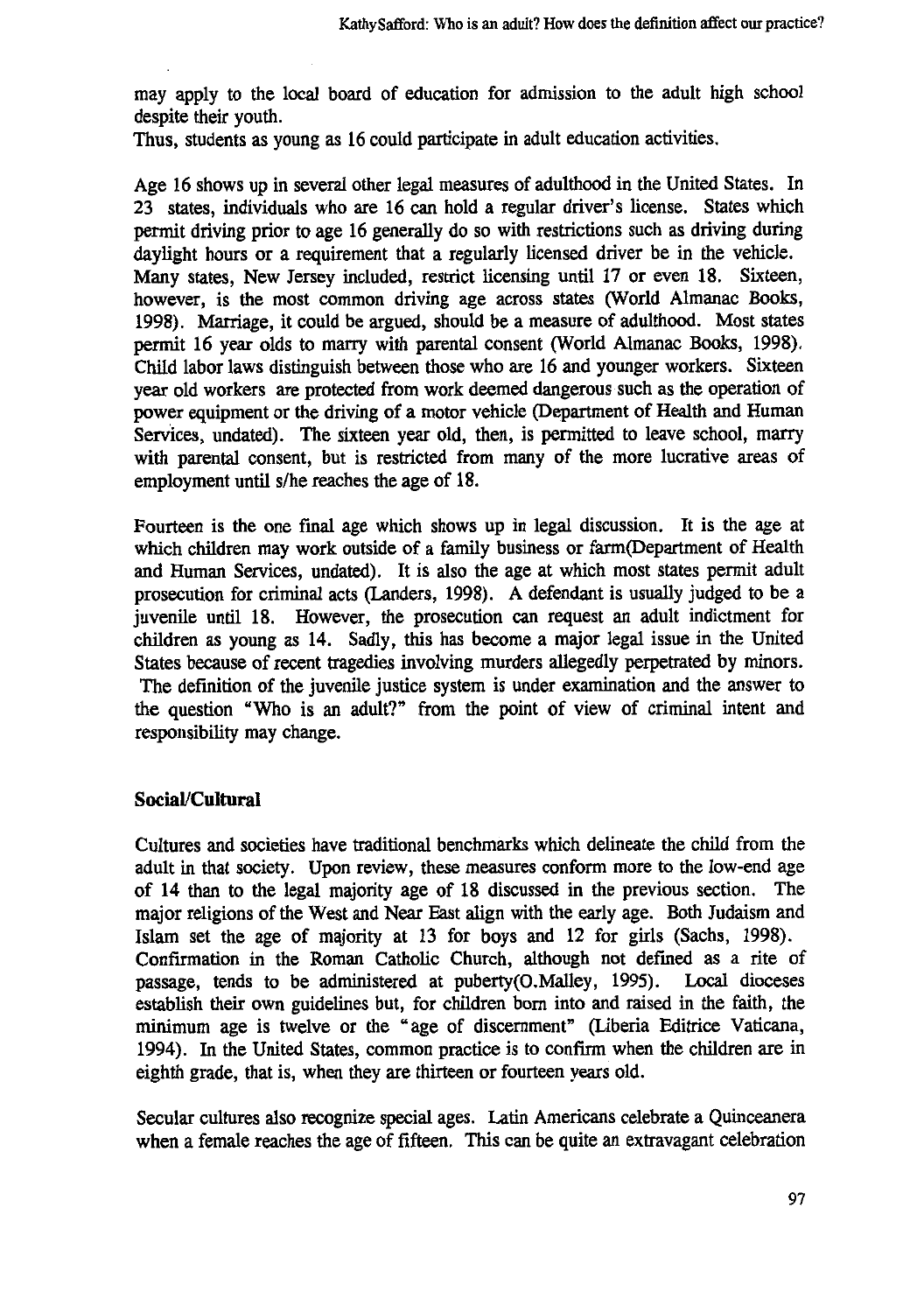**beginning with a special Mass followed by a dinner and dance on the scale of a formal wedding party. A more typical North American benchmark is the "Sweet Sixteen" party for a girl. These too can be elaborate but are often celebrated by a small party or barbecue to which friends are invited. High society still maintains the custom of a debutante ball where girls in their eighteenth year "come out" into society (Post, 1997).**

**One traditional social measure of adulthood is the age at which an individual leaves the family home and begins to live on his/her own. In the United States, this age has actually been creeping upwards in recent years. Some explanations offered are the increase of the cost of living on one's own, substantial college loan debt, and a realization that the family home offers luxuries not affordable on a novice's salary. Colleagues attending this ALM presentation concurred that this is an international trend. In academic circles, there is an increase in the number of years which students take to complete a baccalaureate degree. This results in the age of graduating seniors moving towards 23 or 24 rather than the 21 or 22 of their parents' generation. If we take the definition of adult offered by Darkenwald and Merriam (1982), namely that adults are "persons whose major social roles are characteristic of adult status" the benchmark of 25 which is often used in adult education circles best describes an adult as a recent college graduates in his/her first job and possibly living on his/her own at last.**

### **Moral**

**Three of the major moral theorists are Piaget, Kohlberg, and Gilligan. The work of Piaget is, in fact, a foundation the work of the other two. Jean Piaget observed children from infancy until adolescence. Based on his observations, he determined that the moral judgment of a child matured at puberty and he labeled that stage of development "distributive justice". The adolescent child, in making moral judgments, takes into account the varying degrees of responsibility of the individual involved in the critical situation (Piaget, 1965, Boden, 1980). The findings of Piaget tie neatly into the traditional "age of discernment" upon which the major religious rites of passage pivot. He did not work with adults and, for Piaget, the distributive justice represented the final stage of moral development of a person.**

**Lawrence Kohlberg replicates the adolescent findings of Piaget and expands that research into the area of adult development. Kohlberg defines four stages of moral development in the post-childhood period. Akin to Piaget's distributive justice stage is Kohlberg's third stage where the individual internalizes the rules and expectations of the family or peer group. This is followed in later adolescence by a fourth stage when the individual internalized the rules and expectations of the greater society of which s/he is a member. With the approach or onset of adulthood, he then details additional stages although a minority of adults reach the fifth, a stage where fundamental moral principles may override the laws and regulations of the larger society. While a sixth stage is defined, there is disagreement among those who have studied Kohlberg's work as to whether he provided clear evidence of its existence.**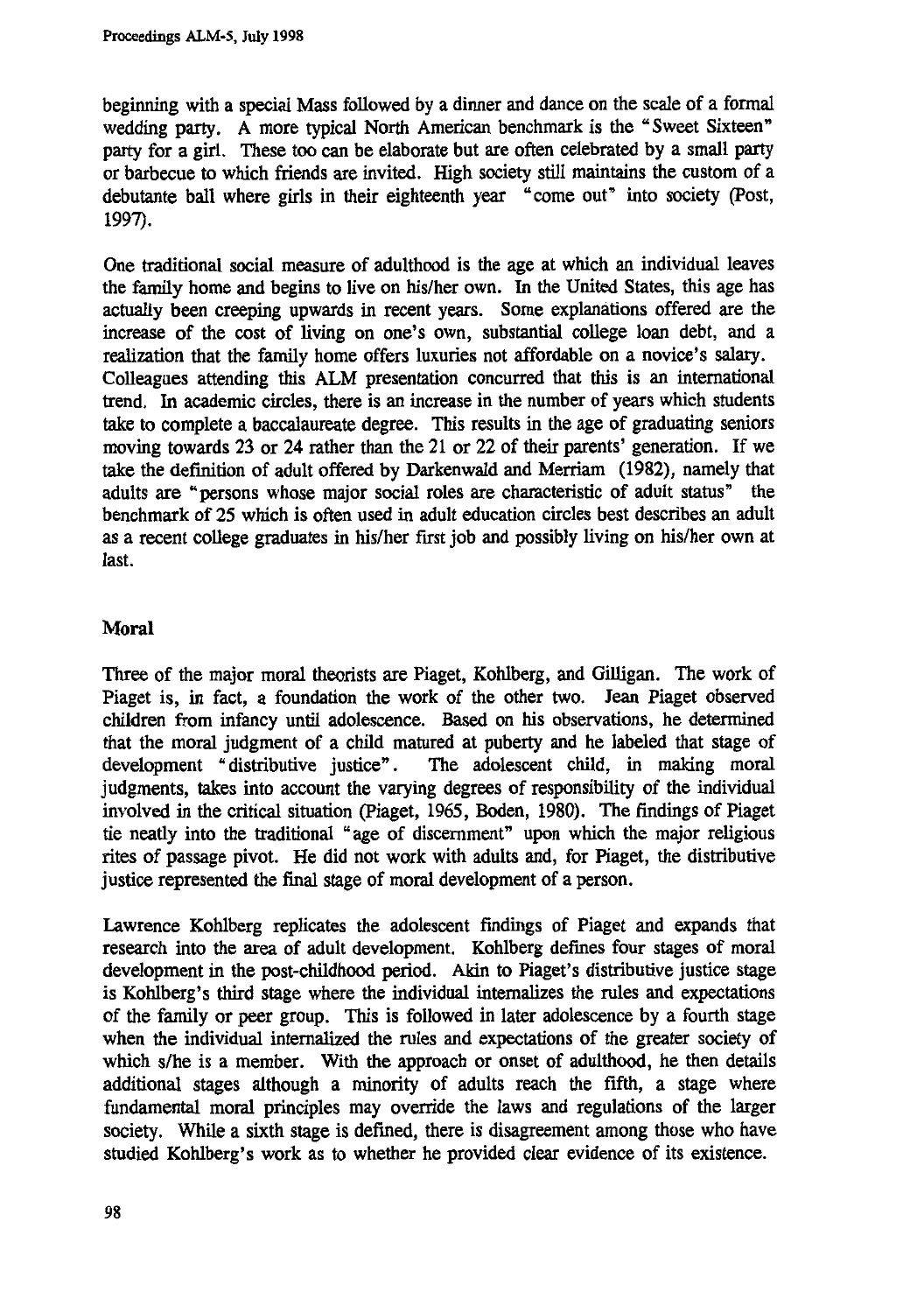**The adult who has reached stage six has searched for, and lives according to, a personal set of moral principles which may follow or digress from the society in which s/he lives and works (Kavathatzopoulos, 1991)**

**Carol Gilligan began researching moral development with Kohlberg in the early 1970's. When she began to expand the research samples to include women Gilligan felt that her findings parted ways with those arrived at by earlier researchers who had drawn conclusions based on exclusively male samples. In her book** *In a Different Voice,* **Gilligan argues that the stages of moral development of women differ strikingly from those delineated by Kohlberg. According to her, the question of morality for women is one of learning to recognize the relationships affected by a moral decision and to balance the needs of the deciding individual with the needs of those affected by the decision. The resulting "best" decision is therefore situational and differs for each individual. While her research ties again to the maturation at puberty, there are no sharp stages of development, rather a growing awareness of personal responsibility on the part of the maturing individual (Gilligan, 1993). In a recent lecture commemorating the anniversary of the death of Kohlberg, Gilligan raises additional issues which challenge the traditional samples which formed the basis of accepted adult development models. She argues for research to explore the moral development path of non-white and of homosexual individuals before offering a theory of adult development which claims to represent all adults (Gilligan, 1998).**

### **Cognitive Development**

**Jean Piaget is perhaps best known for his work in cognitive development. At about the same age when he found a sense of distributive justice surfacing in adolescents, he perceived an ability to think abstractly about items and issues within the child's experience. Piaget termed this cognitive stage "formal operations" . The child who had reached the formal operations stage was capable of thinking and arguing using deductive logic. S/he could consider concrete situations and abstract generalizations from those situations. As in his moral stage theory, this was the final stage of cognitive development for the child (Baden, 1980 ).**

**Other cognitive theorists have suggested a postformal developmental stage (Commons, Armon, Richards, Schrader, Farrell, Tappan, and Bauer, 1989) In their research they describe the postformal individual as one with the ability to reconcile contradictions and understand that knowledge is temporary and subject to change. Vygotsky also studied cognition in adults but his research centered more on the social aspects of learning than on stages of development within the individual learner (Vygotsky, 1978).**

# **Psychological**

**Several psychologists have presented developmental theories. For brevity sake I offer two for consideration. The first, and probably the best known, is Erik Erikson.**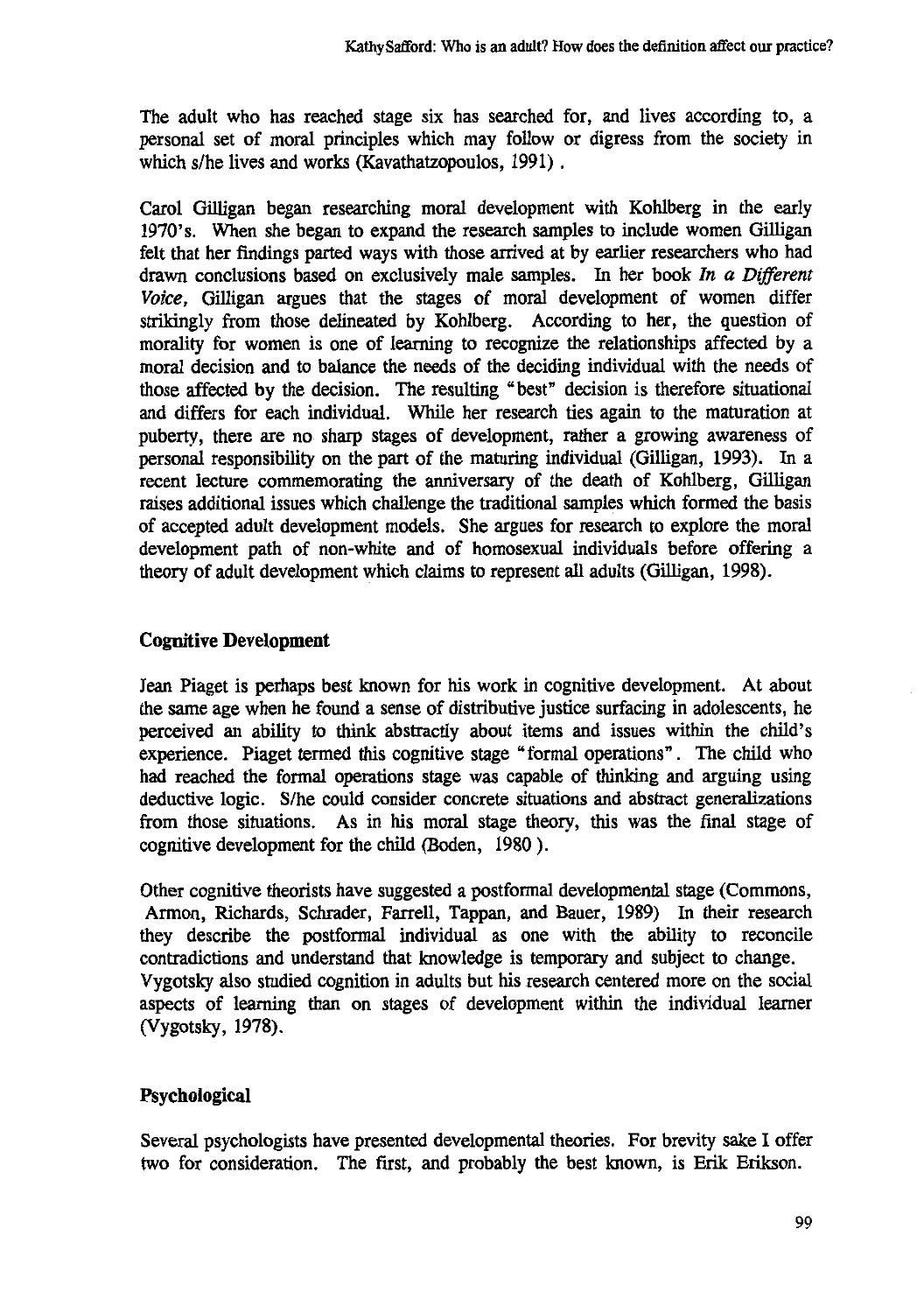**Erikson describes eight developmental stages throughout the life span each of which is expressed in terms of conflict. Upon entering adolescence, the youth struggles with the question of identity versus role confusion. A successful conclusion to this stage results in a young adult with a clear sense of his/her personal identity. From age** nineteen to age twenty-five Erikson sees that person deciding between intimacy or isolation through experimentation with one or more intimate relationships. The isolation through experimentation with one or more intimate relationships. **decision results in the creation of a permanent intimate relationship. The next stage is a broad one, age twenty-five to fifty, and he terms it generativity versus stagnation. Individuals in this stage of life seek to identify ways to satisfy their need to be generative and to turn outward from themselves towards others. Erikson's final stage, reached at age fifty or later is described as a choice between ego integrity or despair, a comparison which attendees at this ALM presentation found to be rather harsh (Erikson, 1959). Essentially it is a decision on the part of the person to accept his/herself as s/he is. Those of us who are middle-aged often witness this struggle in acquaintances who experience a mid-life crisis and are confronting the question of who they are and how much they like the answer.**

**Jane Loevinger also speaks of stages, although her stages are not age-specific. Beginning in late childhood she describes six stages of adult development although a given individual may not, and probably will not, reach the higher stages. In late childhood Loevinger records a conformist stage where the individual identifies his/her own welfare with that of the group and behaves according to group expectations.** That is followed by a stage where there is an increase in self-awareness and acceptance of individual differences and shadings of feelings and opinions. The **acceptance of individual differences and shadings of feelings and opinions. The conscientious stage sees the individual forming his/her own rules and ideals and attempting to live by them. Both of these stages echo Kohlberg's Stage 3 and 4. According to Loevinger, the next stage, individualistic, focuses on the question of dependence and independence the resolution of which leads to the autonomous stage. An autonomous individual is fully independent and has the capacity to acknowledge and deal with inner conflict. At the final stage, integration, the person has reconciled conflicts which arose in the autonomous stage and has given up the quest for the unattainable (Bee, 1992, Loevinger, 1976).**

# **Application to Practice**

**During this presentation an attendee asked the question "Why do we care about this information?" My response is twofold. First, as a practitioner I experienced this information in an anecdotal and intuitive way. When I then studied the theory discussed here, I found that it explained and gave credibility to what I had seen in my classroom. As a researcher I need a rich background of theory upon which I can build research projects. As specialists in the field of adult mathematics education we should be aware of this developmental diversity when structuring our classroom environments and planning a curriculum. Each adult student has his/her own profile made up of the chronological, moral, cognitive, and psychological stages s/he has reached.**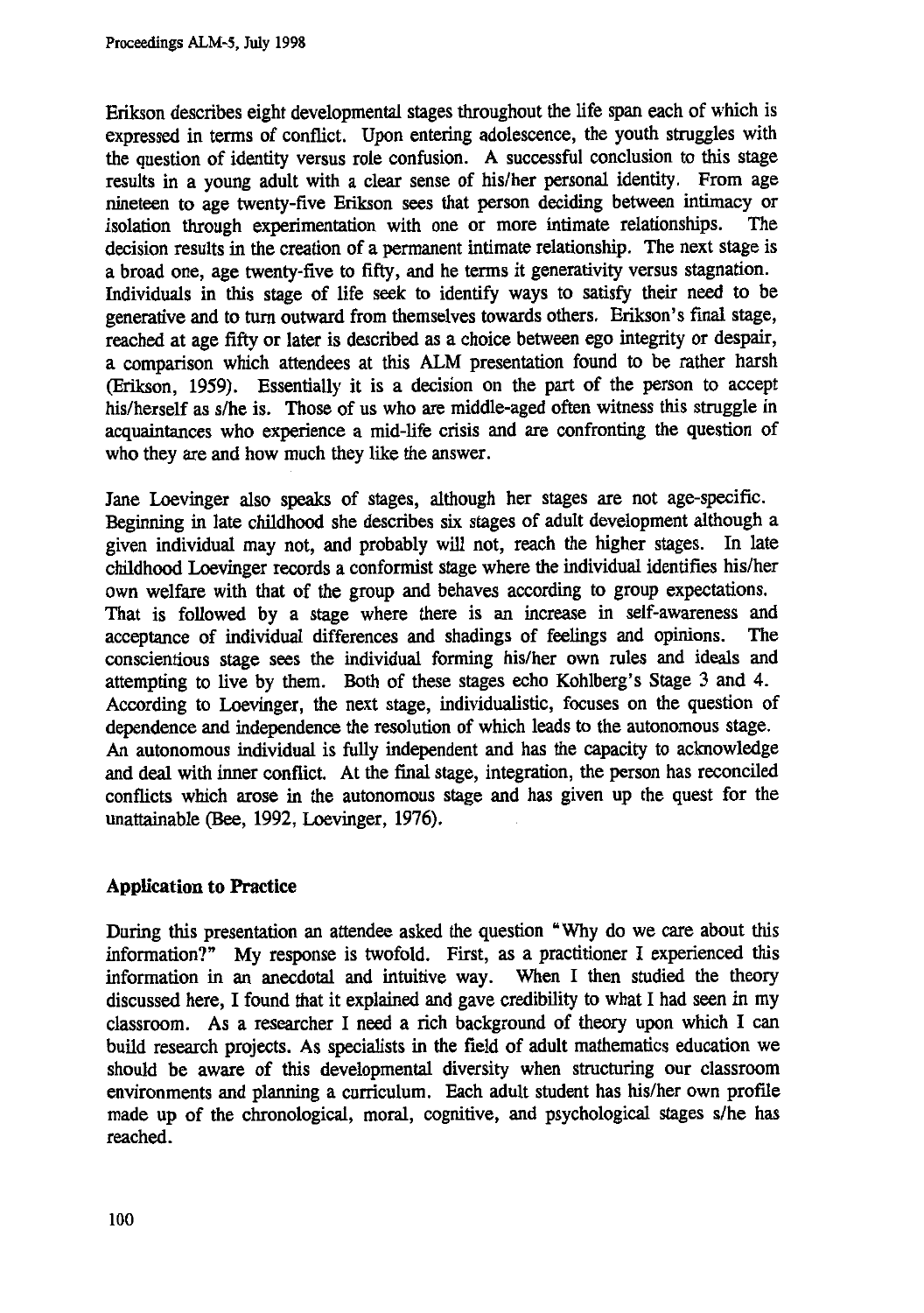**Clearly the answer to the question, "Who is an adult?" has many facets. The eighteen year old single mother of two taking algebra for a high school diploma has a different profile from the forty year old secretary who is finally realizing a dream of getting a college degree. Both qualify for adult education and may inhabit the same class. As their instructors I believe we need to recognize their similarities and differences and provide a mathematical environment rich enough for each student to be comfortable and successful. One aid to achievement of that goal is a sound foundation of adult learning theory. This presentation offers only a superficial tour of that theory with the hope that attendees will pursue further investigations on their own.**

#### **References**

**Bee, H. L. (1992)** *The Journey of Adulthood New York: Macmillan*

**Boden, M. A. (1978)** *Jean Piaget* **New York: Viking Press**

**Brunner, Borgna, ed. (1998)** *Information Please Almanac,* **New York: Houghton-Mifflin**

**Commons, M. L., Armon, C., Richards, F. A., Schrader, D. E., Farrell, E. F., Tappan, M.B., and Bauer, N. F. (1989) 'A Multidomain Study of Adult Development.' In M. L. Commons, J. D. Sinnott, F. A.Richards, & C. Armon (Eds.)** *Adult Development (Vol. 1) Comparisons and Applications of Development Models* **New York: Praeger**

**Darkenwald, G.G. andMerriam, S.B. (1982)** *Adult Education Foundations of Practice* **New York: Harper Collins**

**Department of Health and Human Services (undated) Are You a Working Teen? National Institute for Occupational Safety and Health Publication No. 97-132**

**Erikson, E. H. (1959)** *Identity and the Life Cycle* **New York: W. W. Norton**

**Gilligan (1993)** *In a Different Voice* **Cambridge, MA: Harvard University Press**

Gilligan, C. (1998) 'Remembering Larry' *inJournal of Moral Education* 27:125-141

**Kavathatzopoulos, L (1991) Kohlberg andPiaget: Differences and Similarities'** *inTheJournal of Moral Education20:47-54*

Landers, E.S. (1998) 'Juvenile Justice: Inside the Maze' *insbury Park Sunday Press* April **12, 1998.**

**Liberia Editrice Vaticana (1994)** *Cathechism of the Catholic ChurchNew* **York: Catholic Book Publishing Co.**

**Loevinger, J. (1976)** *Ego Development* **San Francisco:Jossey-Bass**

**Ocean County Vocational-Technical Schools (1998)4dult** *Evening Classes Fall-1998* **Toms River, New Jersey**